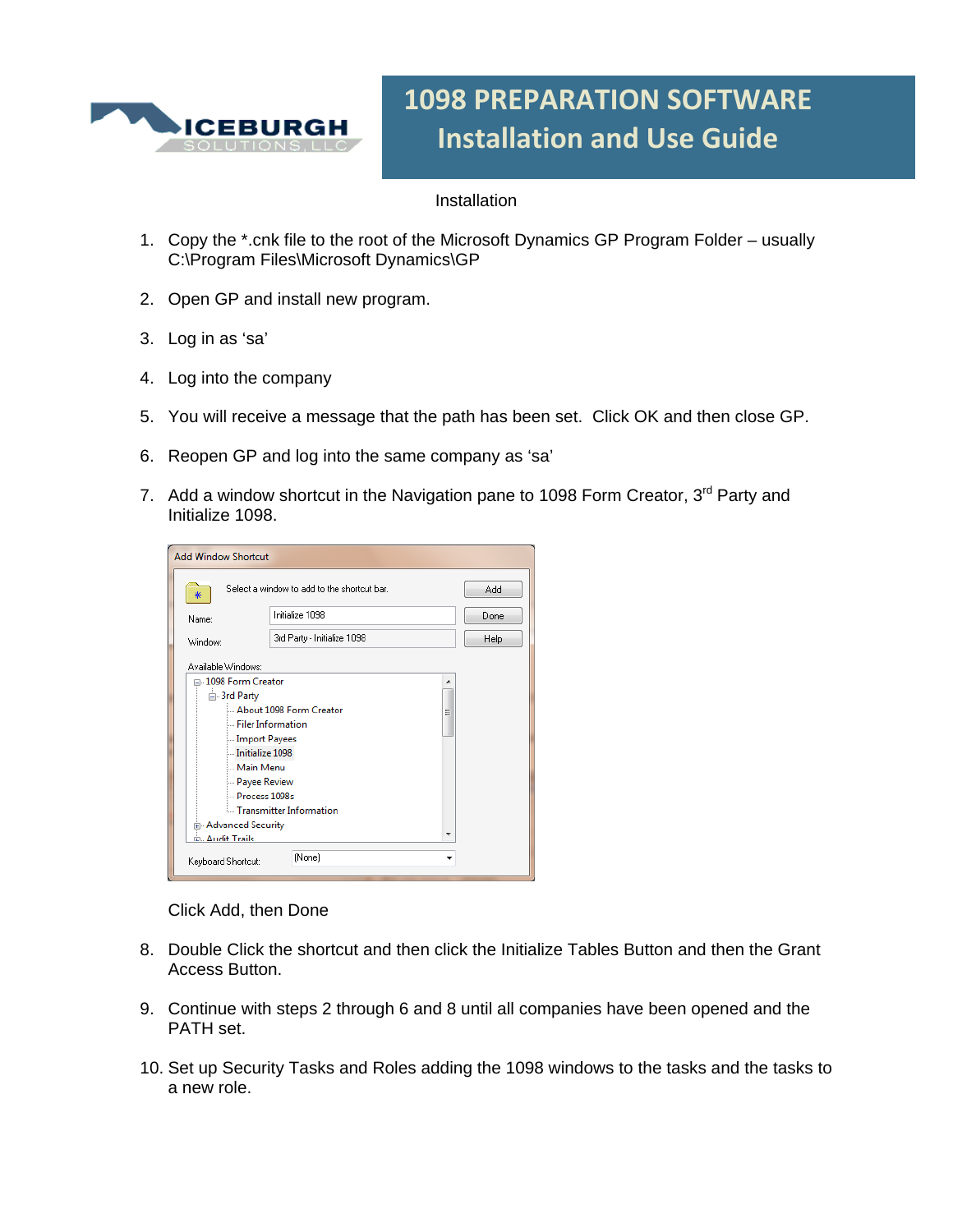| $\begin{array}{c c c c c} \hline \multicolumn{1}{c }{\mathbf{B}} & \multicolumn{1}{c }{\mathbf{X}} \\\hline \multicolumn{1}{c }{\mathbf{A}} & \multicolumn{1}{c }{\mathbf{B}} & \multicolumn{1}{c }{\mathbf{X}} \\\hline \multicolumn{1}{c }{\mathbf{A}} & \multicolumn{1}{c }{\mathbf{B}} & \multicolumn{1}{c }{\mathbf{A}} \\\hline \multicolumn{1}{c }{\mathbf{A}} & \multicolumn{1}{c }{\mathbf{A}} & \multicolumn{1}{c }{\mathbf{A}} \\\hline \multic$<br>Security Task Setup | <b>Louis</b><br>$\overline{\mathbf{x}}$<br>Security Role Setup                                                                                              |
|------------------------------------------------------------------------------------------------------------------------------------------------------------------------------------------------------------------------------------------------------------------------------------------------------------------------------------------------------------------------------------------------------------------------------------------------------------------------------------|-------------------------------------------------------------------------------------------------------------------------------------------------------------|
| File Edit Tools<br>sa Fabrikam, Inc. 4/12/2017<br>Help                                                                                                                                                                                                                                                                                                                                                                                                                             | Edit Tools<br>sa Fabrikam, Inc. 4/12/2017<br>Help<br>File                                                                                                   |
| X Delete   a Copy<br>Lear<br>$\Box$ Save<br>Æ                                                                                                                                                                                                                                                                                                                                                                                                                                      | id.<br>Save & Clear<br>П<br>$\mathsf{X}$ Delete<br>Copy<br>与                                                                                                |
| $\Omega$<br>1098 TASKS<br><b>Task ID</b><br>Category<br>Company<br>1098 Preparation<br><b>Task Name</b>                                                                                                                                                                                                                                                                                                                                                                            | $\Omega$<br>1098<br><b>Bole ID:</b>                                                                                                                         |
| 1098 Preparation<br>Task Description                                                                                                                                                                                                                                                                                                                                                                                                                                               | 1098 Preparation<br><b>Bole Name:</b><br>1098 Preparation<br>Role Description:                                                                              |
| 1098 Form Creator<br><b>Product:</b><br>Windows<br>Type:<br>3rd Party<br>Series:                                                                                                                                                                                                                                                                                                                                                                                                   | All<br>Display:<br>۰<br>Mark All<br>Unmark All<br>Display Selected Tasks                                                                                    |
| Access List:<br>Mark All<br>Unmark All<br><b>Display Selected Items</b><br>z                                                                                                                                                                                                                                                                                                                                                                                                       | Security Task ID<br>Name<br><b>V</b> 1098 TASKS<br><b>1098 Preparation</b>                                                                                  |
| <b>Operations</b><br>About 1098 Form Creator<br>$\triangledown$ Filer Information                                                                                                                                                                                                                                                                                                                                                                                                  | ADMIN COMPANY 001*<br>Set up company<br>ADMIN COMPANY 002*<br>Set up taxes<br>ADMIN COMPANY 003*<br>Set up payment terms and shipping methods               |
| <b>V</b> Import Payees<br>Initialize 1098<br>Main Menu                                                                                                                                                                                                                                                                                                                                                                                                                             | ADMIN COMPANY 004*<br>Set up bank accounts<br>ADMIN COMPANY 005*<br>Set up credit cards<br>ADMIN COMPANY 006*<br>Set up customer/vendor consolidation       |
| <b>7</b> Payee Review<br>Process 1098s                                                                                                                                                                                                                                                                                                                                                                                                                                             | ADMIN_COMPANY_007*<br>Set up posting<br>ADMIN COMPANY 008*<br>General company administration                                                                |
| Transmitter Information                                                                                                                                                                                                                                                                                                                                                                                                                                                            | ADMIN COMPANY 009*<br>Modify period-end routines<br>ADMIN COMPANY 010*<br>Modify VAT tax returns<br>ADMIN COMPANY 011*<br>Master posting and batch recovery |
| <b>Print Operation Access</b>                                                                                                                                                                                                                                                                                                                                                                                                                                                      | m.                                                                                                                                                          |
| O <sub>o</sub><br>$H \leftarrow F$                                                                                                                                                                                                                                                                                                                                                                                                                                                 | <b>K 4 3 31</b><br>6                                                                                                                                        |

11. Add the role created above to the required users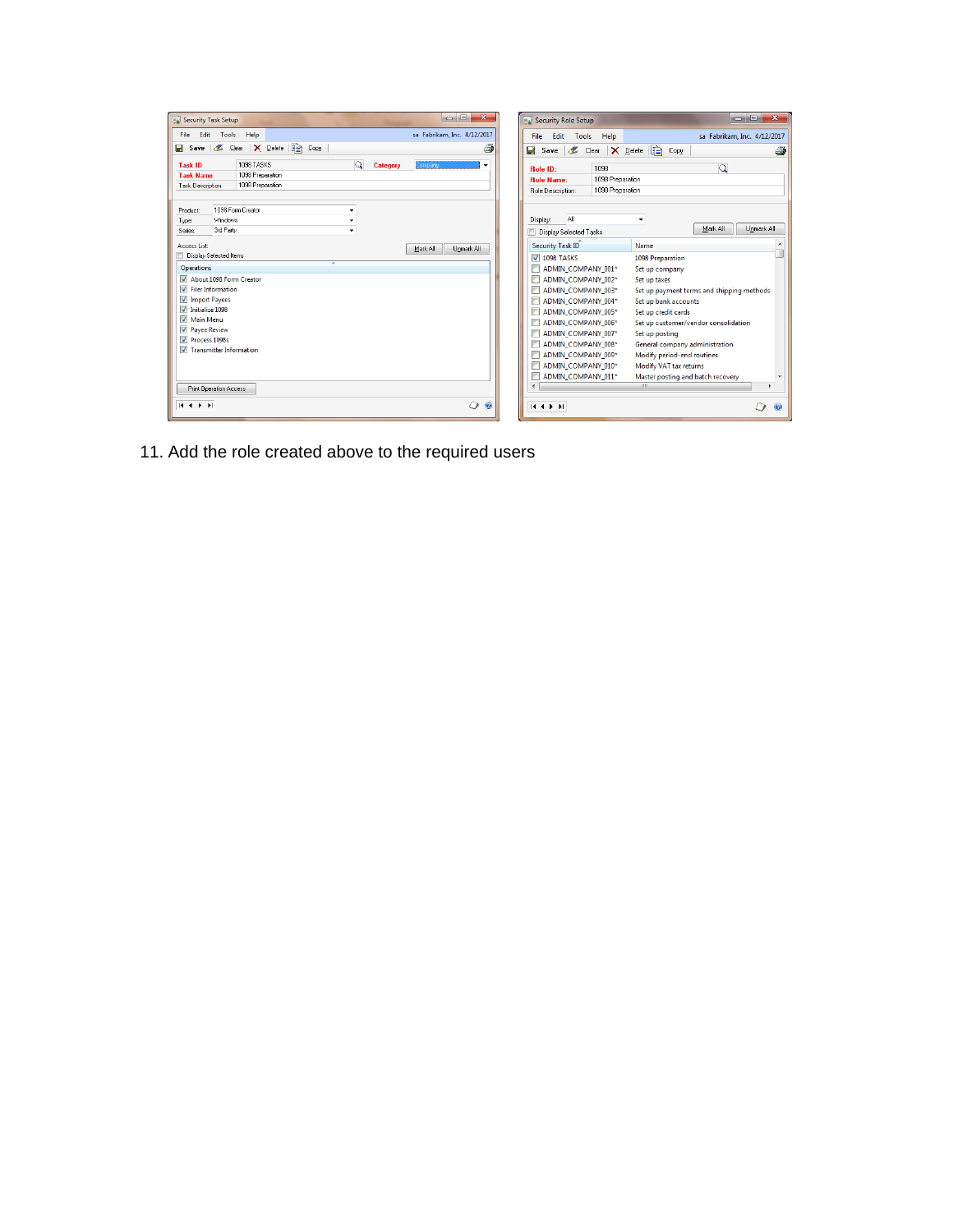## Setup and Use

1. Go to Cards>1098 Cards>Transmitter and set up your transmitter information (The transmitter is the entity transmitting the electronic file. This is the person that the IRS will contact if any problems with the file are encountered.):

| <b>Fo</b> Transmitter Information                              |                 | $\overline{\mathbf{x}}$<br><b>DIE</b>         |
|----------------------------------------------------------------|-----------------|-----------------------------------------------|
| Edit<br>File<br>Tools                                          | Help            | sa Fabrikam, Inc. 4/12/2017                   |
| OK.<br>Cancel<br>ø                                             |                 |                                               |
| <b>Transmitter Tax ID</b><br><b>Transmitter Control Code</b>   | TAX ID          | 01234                                         |
| <b>Company Name</b><br>Company Name2<br><b>Mailing Address</b> | <b>FABRIKAM</b> | 1234 MAIN STREET<br>Zipcode<br><b>State</b>   |
| <b>City</b>                                                    | PITTSBURGH      | 15219<br>PA                                   |
| <b>Transmitter Name</b>                                        | JOHN SMITH      |                                               |
| <b>Title</b><br><b>Contact Name</b>                            | JOHN SMITH      | <b>CONTROLLER</b>                             |
| <b>Contact Email</b><br><b>Contact Phone</b>                   |                 | JOHN@FABRIKAM.COM<br>(412) 555-1212 Ext. 0000 |
|                                                                |                 |                                               |

Transmitter Tax ID – the tax ID number of the transmitting company

Transmitter Control – 5 character alpha numeric code assigned by the IRS. It is the code required to use electronic filing

Company Name – the name of the company associated with the address where correspondence should be sent

Company Name2 – additional space for the company name

Mailing Address, City, State, Zip – address of the company listed in the Company Name

Transmitter Name – name of the transmitter

Title – title of the contact

Contact – person who the IRS should contact if there is a problem with the file

Contact e-mail – email of the contact listed above

Contact phone – phone number of the contact listed above

2. Click OK and choose to SAVE the changes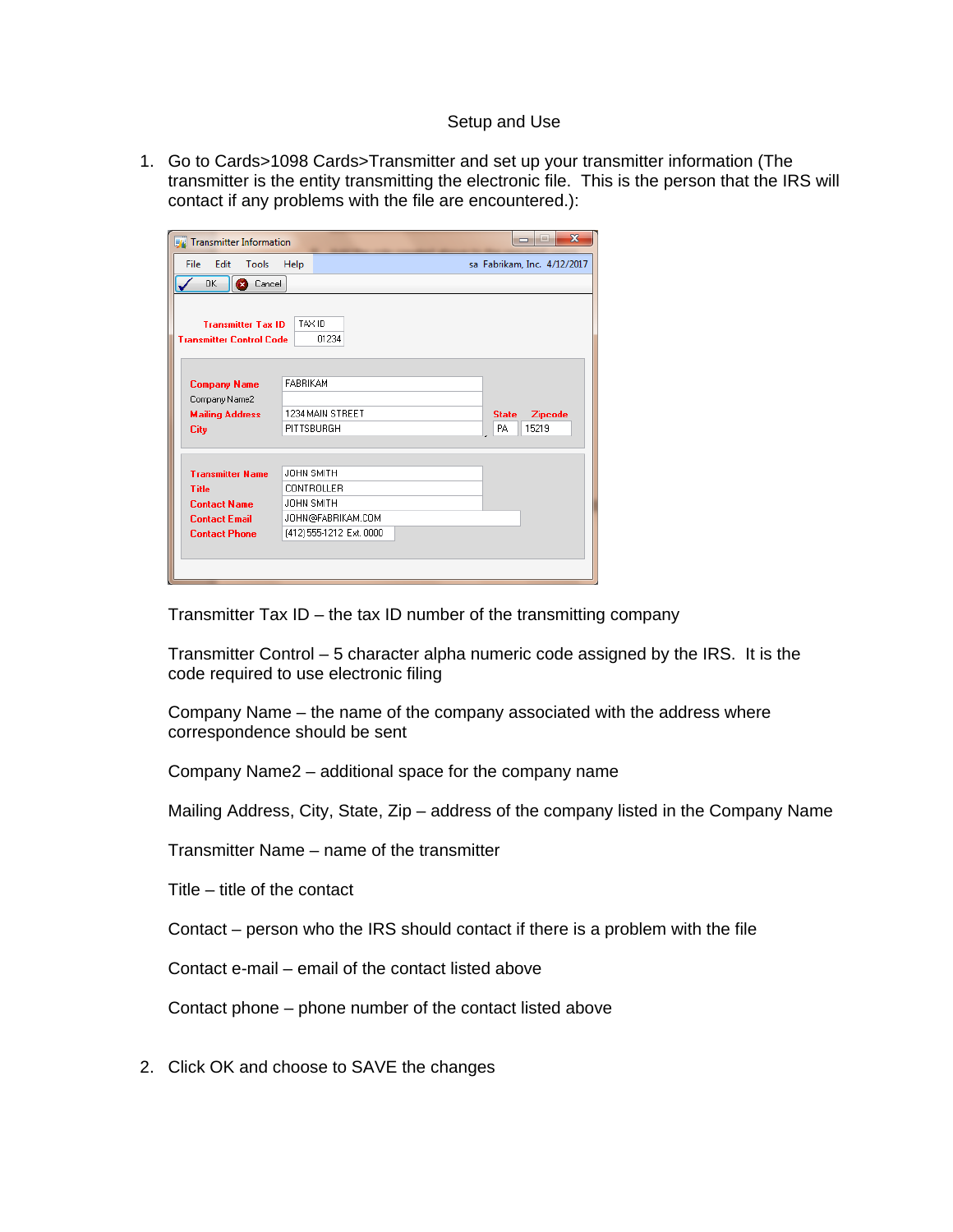3. Go to Cards>1098 Cards>File and set up your Filer information (The Filer is the recipient of the mortgage payments):

| <b>Filer</b> Information                                                      |                                                                                                              | $\mathbf x$<br>اء ار ص                         |
|-------------------------------------------------------------------------------|--------------------------------------------------------------------------------------------------------------|------------------------------------------------|
| File<br>Edit<br>Tools                                                         | Help                                                                                                         | sa Fabrikam, Inc. 4/12/2017                    |
| OK.<br><b>3</b> Cancel                                                        |                                                                                                              |                                                |
| <b>Filer Tax ID</b>                                                           | TAX ID                                                                                                       |                                                |
| <b>Company Name</b><br>Name2                                                  | <b>FABRIKAM</b>                                                                                              | Name2 is Transfer Agent.                       |
| Shipping Address 1234 MAIN ST<br><b>City</b>                                  | PITTSBURGH                                                                                                   | <b>Zipcode</b><br><b>State</b><br>15235<br>PA. |
| Contact Name<br>Title<br>Contact Email<br><b>Contact Phone</b><br>Contact Fax | JOHN SMITH<br><b>CONTROLLER</b><br>JOHN@FABRIKAM.UIN<br>(412) 555-1212 Ext. 0000<br>(000) 000-0000 Ext. 0000 |                                                |

File Tax  $ID - tax$  Id of the filing entity

Company Name – the Filing entity

Name 2 – the name of the transfer agent or a continuation of the Company Name. If using as a transfer agent, Name2 is Transfer Agent box must be checked

Shipping address, city, state, zip - the address for the filing entity

Contact name, title, email, phone and fax – belong to the person that the IRS should contact at the Filing company

- 4. Click OK and choose to Save the changes
- 5. At this point you can choose to add your payee information by hand or to import a payee list from a .csv file generated by another program.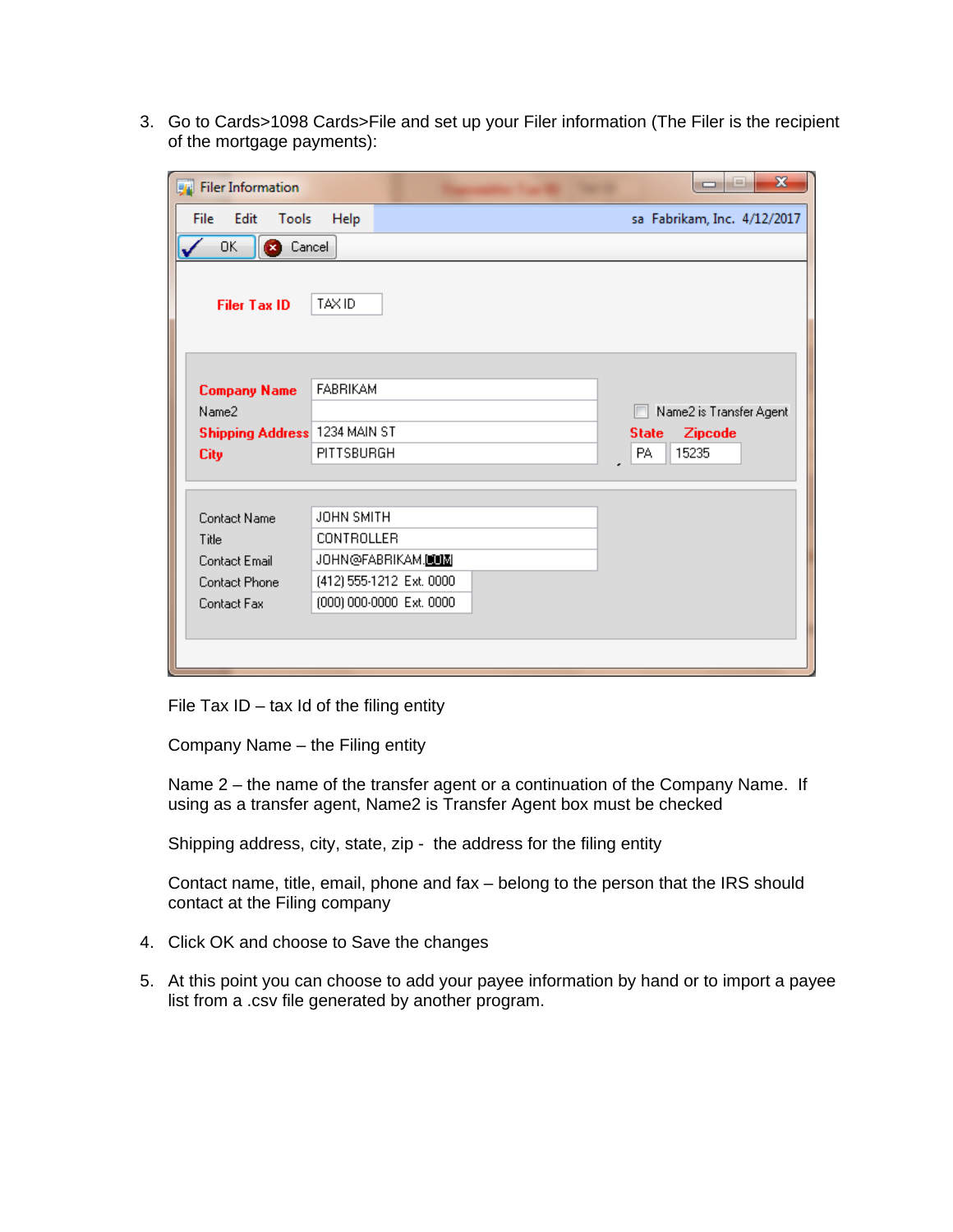6. To enter by hand, go to Cards>1098 Cards>Payees to open the Payee review window

| <b>Payee Review</b> |                           |                      |                          |                           |                    |                              |                      |       | $\Box$<br>$\Box$               | $\mathbf{x}$             |
|---------------------|---------------------------|----------------------|--------------------------|---------------------------|--------------------|------------------------------|----------------------|-------|--------------------------------|--------------------------|
| File                | Edit Tools                | Help                 |                          |                           |                    |                              |                      |       | sa Fabrikam, Inc. 4/12/20 Clos |                          |
| Find SSN:           |                           | $\blacktriangledown$ |                          | Search                    |                    |                              |                      |       |                                |                          |
| <b>SSN</b>          | Name                      |                      | Name[2]                  |                           |                    | Address                      | City                 |       | State Zip                      |                          |
| Account#            |                           | Box1                 | Box2                     | Box3                      | Box4               | Other Information            |                      | VOID  | CORRECTED                      |                          |
|                     |                           |                      |                          |                           |                    |                              |                      |       |                                | ۸<br>$\equiv$            |
|                     |                           |                      |                          |                           |                    |                              |                      |       |                                |                          |
|                     |                           |                      |                          |                           |                    |                              |                      |       |                                |                          |
|                     |                           |                      |                          |                           |                    |                              |                      |       |                                |                          |
|                     |                           |                      |                          |                           |                    |                              |                      |       |                                |                          |
|                     |                           |                      |                          |                           |                    |                              |                      |       |                                |                          |
|                     |                           |                      |                          |                           |                    |                              |                      |       |                                |                          |
|                     |                           |                      |                          |                           |                    |                              |                      |       |                                |                          |
|                     |                           |                      |                          |                           |                    |                              |                      |       |                                |                          |
|                     |                           |                      |                          |                           |                    |                              |                      |       |                                |                          |
|                     |                           |                      |                          |                           |                    |                              |                      |       |                                |                          |
|                     |                           |                      |                          |                           |                    |                              |                      |       |                                |                          |
|                     |                           |                      |                          |                           |                    |                              |                      |       |                                | $\overline{\phantom{a}}$ |
|                     | <b>Hide Filed Records</b> |                      |                          | Ø<br>Check All For Issues |                    | Print IRS Forms For Selected |                      |       |                                |                          |
| Sort: by SSN        |                           | $\bullet$            | X Delete Selected Record | $\mathbf{X}$              | Delete All Records | Tax Year: 2010               | $\blacktriangledown$ | $New$ | Edit Record                    | 0K                       |

7. Select the New button near the bottom left to open the new payee card

| 1098 Modify Layout                                                                                                                                                                                                                                                          |                                                                                                                                                                                                                                                                                                                                                                                                            | $\Box$                                                                                                                                                                                                                                                                                                                                                                                                                                                                                          |
|-----------------------------------------------------------------------------------------------------------------------------------------------------------------------------------------------------------------------------------------------------------------------------|------------------------------------------------------------------------------------------------------------------------------------------------------------------------------------------------------------------------------------------------------------------------------------------------------------------------------------------------------------------------------------------------------------|-------------------------------------------------------------------------------------------------------------------------------------------------------------------------------------------------------------------------------------------------------------------------------------------------------------------------------------------------------------------------------------------------------------------------------------------------------------------------------------------------|
| Edit<br>Help<br>File<br>Tools                                                                                                                                                                                                                                               |                                                                                                                                                                                                                                                                                                                                                                                                            | sa Fabrikam, Inc. 4/12/2017                                                                                                                                                                                                                                                                                                                                                                                                                                                                     |
| Cancel   Correct<br><b>Save</b><br>New                                                                                                                                                                                                                                      |                                                                                                                                                                                                                                                                                                                                                                                                            |                                                                                                                                                                                                                                                                                                                                                                                                                                                                                                 |
| VOID.<br>RECIPIENT'S/LENDER'S name, address, and telephone number                                                                                                                                                                                                           | CORRECTED<br>OMB No. 1545-0901<br>" Caution: The amount shown<br>may not be fully deductible by you.<br>Limits based on the loan amount<br>and the cost and value of the<br>$\mathbb{Z}^{\oplus}_{\omega}$ 10<br>secured property may apply. Also,<br>you may only deduct interest to<br>the extent it was incurred by you.<br>actually paid by you, and not<br>Form 1098<br>reimbursed by another person. | Mortgage<br>Interest<br>Statement                                                                                                                                                                                                                                                                                                                                                                                                                                                               |
| Payer's social security number<br>RECIPIENT'S federal identification no.<br>123456789                                                                                                                                                                                       | Mortgage interest received from payer(s)/borrower(s)*<br>\$<br>987.54                                                                                                                                                                                                                                                                                                                                      | Copy B<br>For Paver                                                                                                                                                                                                                                                                                                                                                                                                                                                                             |
| PAYER'S/BORROWER'S name (Last First Middle)<br>DOE JOHN ADAM<br>Street address (including apt. no.)<br><b>678 CENTER ST</b><br><b>ZIP</b><br><b>State</b><br>City<br>PITTSBURGH<br><b>PA</b><br>   15234<br><b>Account number (see instructions)</b><br>123-456789-01234567 | 2 Points paid on purchase of principal residence<br>0.00<br>\$<br>3 Refund of overpaid interest<br>0.00<br>\$<br>4 Mortgage insurance premiums<br>0.00<br>\$<br>5                                                                                                                                                                                                                                          | The information in boxes 1.<br>2. 3. and 4 is important tax.<br>information and is being<br>furnished to the Internal<br>Revenue Service, If you are<br>required to file a return, a<br>negligence penalty or other<br>sanction may be imposed on<br>you if the IRS determines<br>that an underpayment of tax<br>results because you<br>overstated a deduction for<br>this mortgage interest or for<br>these points or because you<br>did not report this refund of<br>interest on your return. |
| Form 1098                                                                                                                                                                                                                                                                   | (keep for your records)<br>Department of the Treasury - Internal Revenue Service                                                                                                                                                                                                                                                                                                                           |                                                                                                                                                                                                                                                                                                                                                                                                                                                                                                 |

Payer's/Borrower's name - entered on the top Name field. The second line can be used to hold the name of an additional partner/joint owner/spouse or can be used as a continuation of the Borrower's name if the name would not fit on the first line.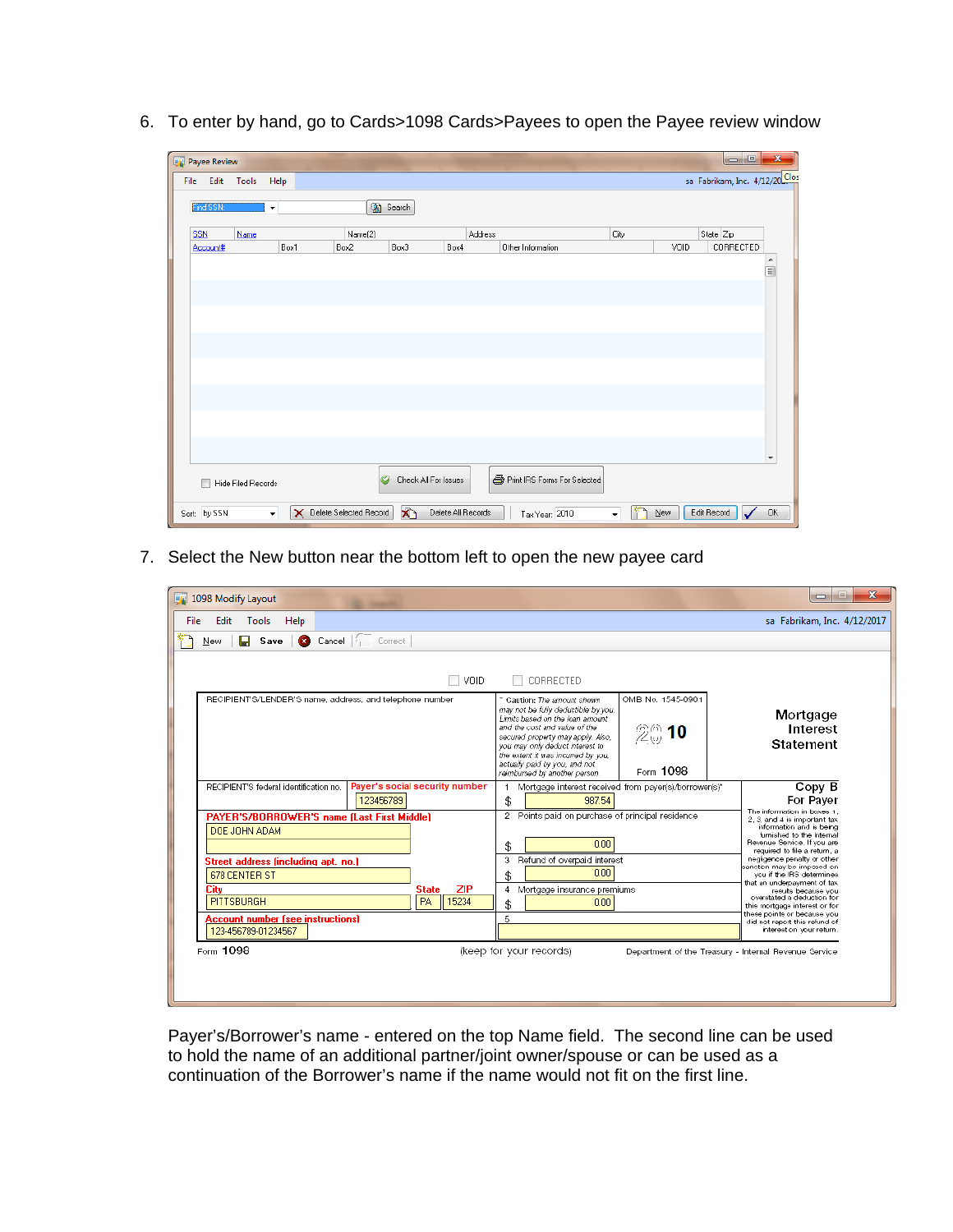Street address - the mailing address

Account Number – internal account number, required if submitting more than one information return for the payee. It must be unique per payee.

- Box 1 Mortgage interest received
- Box 2 Points paid on purchase of principal residence
- Box 3 Refund of overpaid interest
- Box 4 Mortgage insurance premiums
- Box 5 Additional information based upon filer needs. The IRS will ignore this box.
- 8. Click Save to Save the record and leave the window, or New to then Save the record and enter the next
- 9. When all records have been entered, Click Save to go back to the Payee Review window
- 10. From this window you can then select the tax year and double click a record to edit, click and highlight a record to then click on delete record to delete a single record, or click delete all records to empty the window and start new.

| 11. To import records from a file, go to Cards>1098 Cards>Import Payees |  |
|-------------------------------------------------------------------------|--|
|-------------------------------------------------------------------------|--|

| Import Payees |                         |       |      |                              | $\begin{array}{c} \square \end{array}$<br>$\overline{\mathbf{x}}$<br><b>D</b> |
|---------------|-------------------------|-------|------|------------------------------|-------------------------------------------------------------------------------|
| File          | Edit                    | Tools | Help |                              | sa Fabrikam, Inc. 4/12/2017                                                   |
|               |                         |       |      |                              |                                                                               |
|               |                         |       |      | Import Payees Preview        |                                                                               |
|               |                         |       |      |                              |                                                                               |
|               |                         |       |      |                              |                                                                               |
|               |                         |       |      | Payee Data                   | Field Mappings                                                                |
|               | 1                       |       |      |                              | ▼                                                                             |
|               | $\overline{\mathbf{2}}$ |       |      |                              | ÷                                                                             |
|               | 3                       |       |      |                              | ▼                                                                             |
|               | 4                       |       |      |                              | ÷                                                                             |
|               | 5<br>6                  |       |      |                              | ÷                                                                             |
|               | $\overline{7}$          |       |      |                              | ٠                                                                             |
|               | 8                       |       |      |                              | ۰<br>٠                                                                        |
|               | ø                       |       |      |                              | ▼                                                                             |
|               | 10                      |       |      |                              | ٠                                                                             |
|               | $\boxed{11}$            |       |      |                              | ٠                                                                             |
|               | 12                      |       |      |                              | ٠                                                                             |
|               | 13                      |       |      |                              | ۰                                                                             |
|               | 14                      |       |      |                              | ٠                                                                             |
|               | 15                      |       |      |                              | Y                                                                             |
|               | 16                      |       |      |                              | $\overline{\phantom{0}}$                                                      |
|               | 17<br>18                |       |      |                              | $\blacktriangledown$                                                          |
|               | 19                      |       |      |                              | $\blacktriangledown$                                                          |
|               | 20                      |       |      |                              | $\blacktriangledown$<br>$\overline{\phantom{0}}$                              |
|               | 21                      |       |      |                              | $\blacktriangledown$                                                          |
|               | 22                      |       |      |                              | $\overline{\phantom{a}}$                                                      |
|               | 23                      |       |      |                              | ÷                                                                             |
|               | 24                      |       |      |                              | $\overline{\phantom{a}}$                                                      |
|               | 25                      |       |      |                              | ۰                                                                             |
|               |                         |       |      |                              |                                                                               |
|               |                         |       |      |                              | 2010<br>Tax Year:<br>٠                                                        |
|               |                         |       |      | Overwrite Duplicate Records? | Ignore first record<br>Accept Import                                          |
|               |                         |       |      |                              |                                                                               |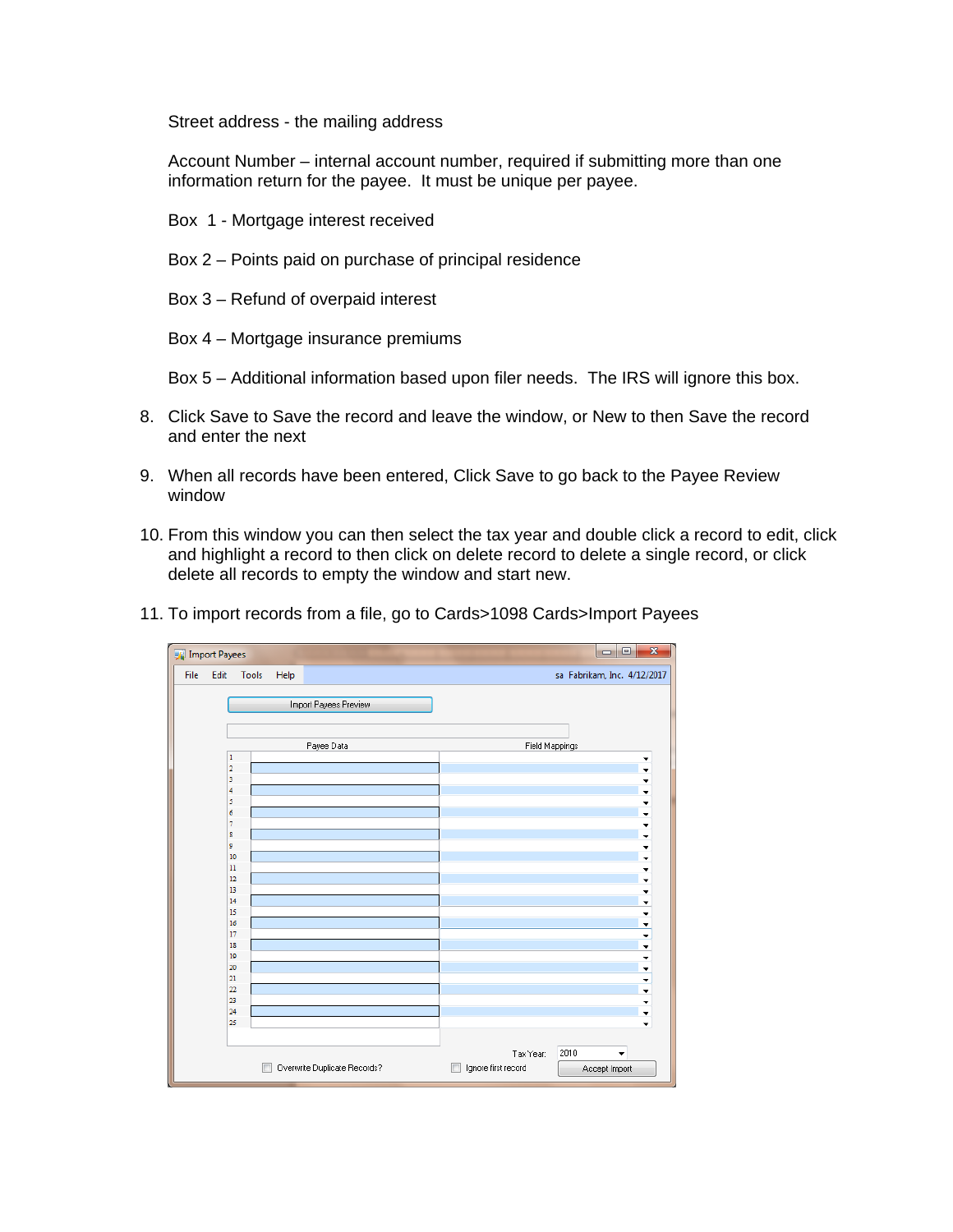- 12. Click Import Payees Preview and select the location of your stored .csv file for import.
- 13. Map the csv file columns to the 1098 fields leaving the Field Mapping blank if the field is not needed. You can then use the VCR buttons that will appear at the bottom of the Payee records to scroll through the records in the .csv file and verify that the mapping are correct.

| Import Payees                                                 |                               |                                                     |                                                                      | $\mathbf{x}$<br>▣<br>$\Box$      |  |  |  |  |  |
|---------------------------------------------------------------|-------------------------------|-----------------------------------------------------|----------------------------------------------------------------------|----------------------------------|--|--|--|--|--|
| <b>File</b><br>Edit                                           | Tools<br>Help                 |                                                     |                                                                      | sa Fabrikam, Inc. 4/12/2017      |  |  |  |  |  |
|                                                               |                               |                                                     |                                                                      |                                  |  |  |  |  |  |
|                                                               |                               | Import Payees Preview                               |                                                                      |                                  |  |  |  |  |  |
|                                                               |                               |                                                     |                                                                      |                                  |  |  |  |  |  |
| :C:Users/karen.ICEBURGH/Documents/Customer Data/1098 demo.csv |                               |                                                     |                                                                      |                                  |  |  |  |  |  |
|                                                               |                               | Payee Data                                          | Field Mappings                                                       |                                  |  |  |  |  |  |
| 1                                                             | <b>ACCT</b>                   |                                                     | Account                                                              | ▼                                |  |  |  |  |  |
| $\overline{2}$                                                | <b>NAME</b>                   |                                                     | Name1                                                                | $\overline{\phantom{a}}$         |  |  |  |  |  |
| 3                                                             | SSN                           |                                                     | SSN                                                                  | ×                                |  |  |  |  |  |
| 4                                                             | <b>ADDR</b>                   |                                                     | <b>Street Address</b>                                                | $\blacktriangledown$             |  |  |  |  |  |
| 5                                                             | <b>CITY</b>                   |                                                     | City                                                                 | $\frac{1}{x}$                    |  |  |  |  |  |
| 6                                                             | <b>STATE</b>                  |                                                     | <b>State</b>                                                         |                                  |  |  |  |  |  |
| 7                                                             | ZIP                           |                                                     | Zip                                                                  | $\overline{\phantom{a}}$         |  |  |  |  |  |
| 8                                                             | <b>INVESTMENT</b>             |                                                     |                                                                      | $\ddot{\phantom{1}}$             |  |  |  |  |  |
| ٥                                                             | <b>CURRENT ADDRESS</b>        |                                                     | <b>Investment Mailing Street Address</b><br>$\overline{\phantom{a}}$ |                                  |  |  |  |  |  |
| 10                                                            | <b>CURRENT CITY</b>           |                                                     | <b>Investment Mailing City</b><br>$\blacktriangledown$               |                                  |  |  |  |  |  |
| 11                                                            | <b>CURRENT ST</b>             |                                                     | <b>Investment Mailing State</b><br>▼                                 |                                  |  |  |  |  |  |
| 12                                                            | <b>CURRENT ZIP</b>            |                                                     | Investment Mailing Zip<br>۰                                          |                                  |  |  |  |  |  |
| 13                                                            | BOX2                          |                                                     | Box 2 - Points paid on purchase of principal residence               | $\overline{\phantom{a}}$         |  |  |  |  |  |
| 14                                                            | BOX1                          |                                                     | Box 1 - Mortgage interest received from paver(s)/borro -             |                                  |  |  |  |  |  |
| 15                                                            | <b>CLOSED DATE</b>            |                                                     |                                                                      | ▼                                |  |  |  |  |  |
| 16                                                            | <b>INVESTOR</b>               |                                                     |                                                                      | ۰                                |  |  |  |  |  |
| 17                                                            | <b>ORIG FEE</b>               |                                                     |                                                                      | ▼                                |  |  |  |  |  |
| 18                                                            | <b>DISCOUNT FEE</b>           |                                                     |                                                                      | $\overline{\phantom{a}}$         |  |  |  |  |  |
| 19                                                            |                               |                                                     |                                                                      | ▼                                |  |  |  |  |  |
| 20                                                            |                               |                                                     |                                                                      | ٠                                |  |  |  |  |  |
| 21                                                            |                               |                                                     |                                                                      | ▼                                |  |  |  |  |  |
| $\overline{22}$                                               |                               |                                                     |                                                                      | $\ddot{}$                        |  |  |  |  |  |
| 23                                                            |                               |                                                     |                                                                      | Y                                |  |  |  |  |  |
| 24                                                            |                               |                                                     |                                                                      | ٠                                |  |  |  |  |  |
| 25                                                            |                               |                                                     |                                                                      | $\overline{\phantom{a}}$         |  |  |  |  |  |
|                                                               | $\left[ \blacksquare \right]$ | П<br>$\left[ \blacksquare \right]$<br>$\vert \vert$ |                                                                      |                                  |  |  |  |  |  |
|                                                               |                               |                                                     | Tax Year:                                                            | 2010<br>$\overline{\phantom{a}}$ |  |  |  |  |  |
|                                                               |                               | Overwrite Duplicate Records?                        | lanore first record<br>⊽                                             | Accept Import                    |  |  |  |  |  |

- 14. Select the Tax year, whether or not to overwrite duplicate records and whether or not to ignore the first record (if this is a header record) and then click Accept Import. All records will now be available in the Payee Review window.
- 15. From the Payee Review window you can then verify your records checking for any issues by clicking on the Check All for Issues button. This will find errors in the records such as not having any dollar amounts in the boxes for a particular record. A list of all entries with errors will appear in the window. You can edit and then re-click the Check All for Issues button as many times as necessary. When all issues have been corrected, you will receive a message stating "No Issues Found."
- 16. You can print one-off IRS forms by selecting a record and clicking Print IRS forms for selected and choosing the form/copy that you would like to print. This will print the entire form on plain paper, one record per page for the selected Payee.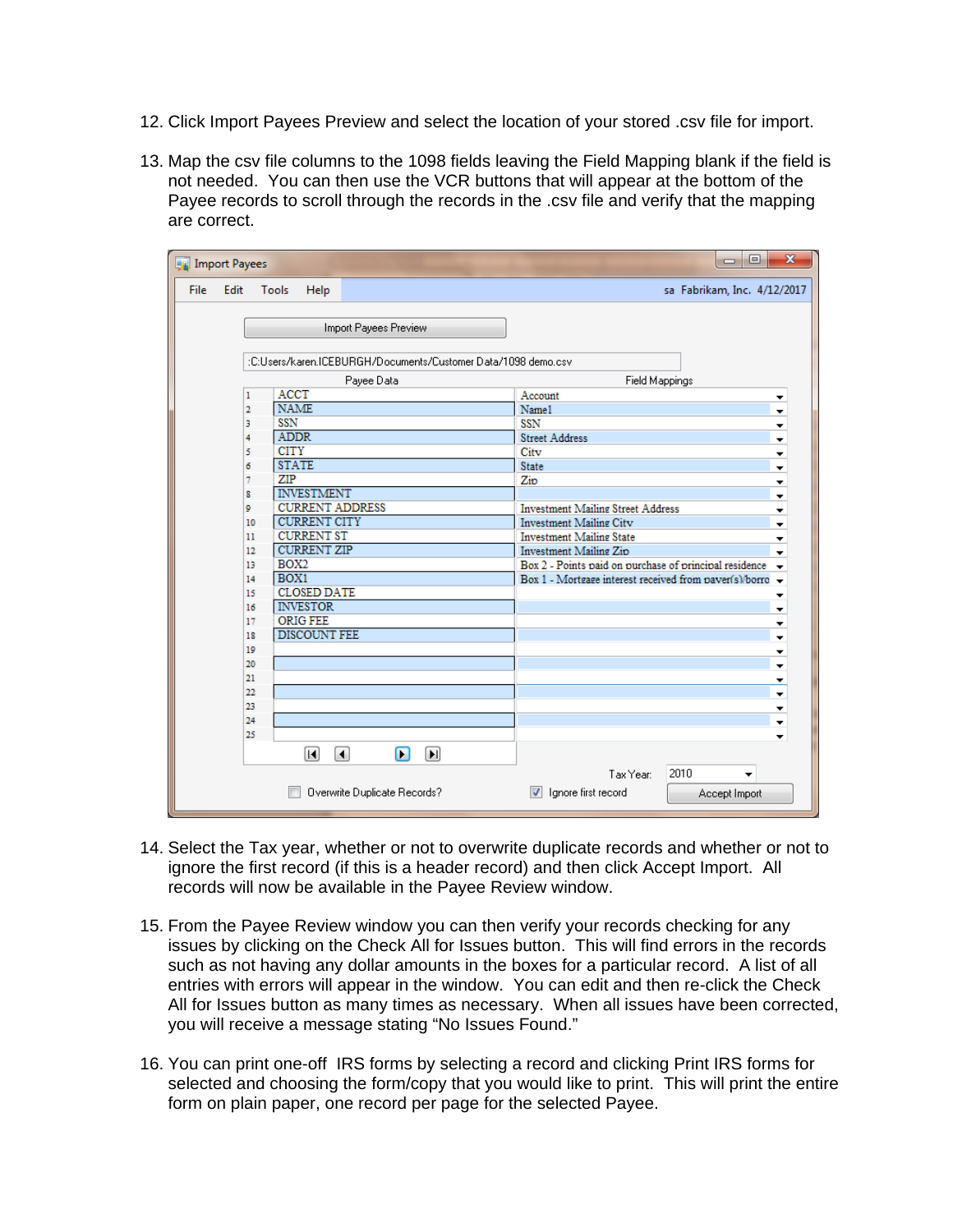17. To print all 1098 documents, go to Cards>1098 Cards>Process 1098's and choose Print 1098's. Chose the copy and the format and select Print. You can then choose to where to print the 1098's.

| <b>Process 1098s</b>  |             |                                  |                                                                                   | $\mathbf{x}$<br>--          |
|-----------------------|-------------|----------------------------------|-----------------------------------------------------------------------------------|-----------------------------|
| File                  | Edit        | Tools<br>Help                    |                                                                                   | sa Fabrikam, Inc. 4/12/2017 |
|                       |             | Tax Year:                        | 2010                                                                              |                             |
|                       |             |                                  | IRS 2010 Deadlines<br>Recipient Copy - 1/31/2011<br>Electronic Filing - 3/31/2011 |                             |
|                       |             | ê,                               | Print 1098's                                                                      |                             |
|                       |             | Create Test File                 |                                                                                   |                             |
|                       |             | ۵ì                               | Create IRS File                                                                   |                             |
|                       |             | Q                                | Open IRS FIRE Web                                                                 |                             |
|                       | IRS e-file: |                                  |                                                                                   |                             |
|                       |             |                                  | Payee Records Processed<br>Corrected Records Processed                            |                             |
|                       |             | <b>Totals</b>                    | Box 1<br>Box 2<br>Box 3<br>Box 4                                                  |                             |
|                       |             |                                  |                                                                                   |                             |
|                       |             |                                  |                                                                                   | $\mathbf{x}$<br>÷           |
| <b>Print Settings</b> |             |                                  |                                                                                   | 0                           |
| <b>File</b>           | Edit        | Tools                            | Help                                                                              | sa Fabrikam, Inc. 4/12/2017 |
|                       | Format:     | Copy C - Your copy - 3 Per Page. |                                                                                   |                             |

18. Go to Cards>1098 Cards>Process 1098's to create a test file for transmission to the IRS. (Optional) This is a specific practice file and will be treated as a test file by the IRS.

**4** Print

Cancel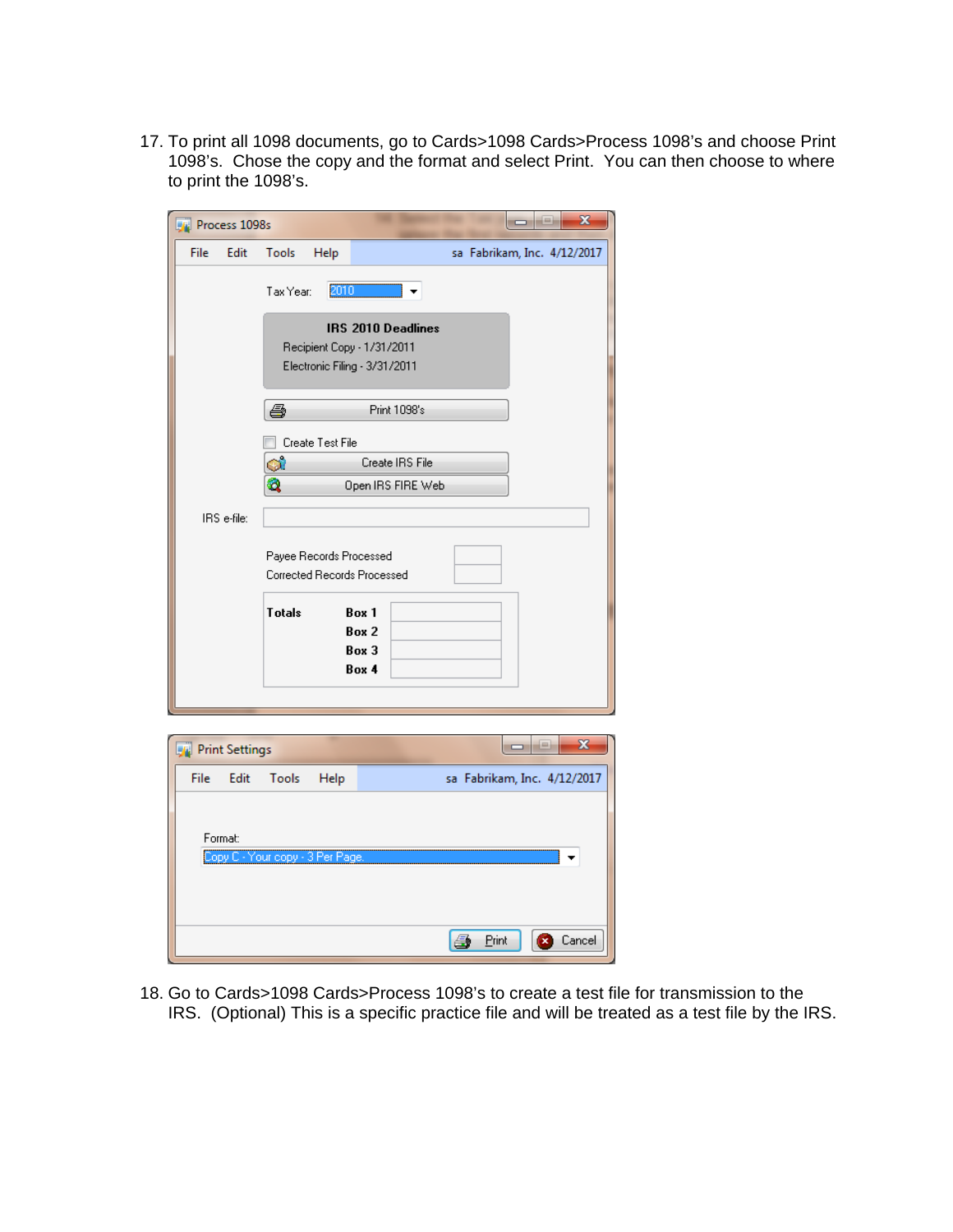| Process 1098s |                         |                                                                                          | $\overline{\mathbf{x}}$     |
|---------------|-------------------------|------------------------------------------------------------------------------------------|-----------------------------|
| File<br>Edit  | Tools<br>Help           |                                                                                          | sa Fabrikam, Inc. 4/12/2017 |
|               | Tax Year:               | 2010                                                                                     |                             |
|               |                         | <b>IRS 2010 Deadlines</b><br>Recipient Copy - 1/31/2011<br>Electronic Filing - 3/31/2011 |                             |
|               | ê                       | Print 1098's                                                                             |                             |
|               | Create Test File        |                                                                                          |                             |
|               | ۵ì                      | Create IRS File                                                                          |                             |
|               | Q                       | Open IRS FIRE Web                                                                        |                             |
| IRS e-file:   |                         |                                                                                          |                             |
|               | Payee Records Processed | <b>Corrected Records Processed</b>                                                       |                             |
|               | <b>Totals</b>           | Box 1<br>Box 2<br>Box 3<br>Box 4                                                         |                             |
|               |                         |                                                                                          |                             |

Click the box to create the test file and then click the Create IRS File button. You will receive a message that this is a test file and will be treated as such by the IRS. Click OK and then select a location to save the file which will be called IRS1098.txt. If the file already exists, you will be asked to overwrite it. Select yes to overwrite or no to save in a different location.

The file location will then show in the IRS e-file box

- 19. To upload the file, click the Open IRS Fire Web Button. This will open your browser window and go to https://fire.irs.gov/firev1r/default.aspx . From here, you will need to go to firs.test.irs.gov to upload your test file.
- 20. Log on with your Fire Account and upload the IRS1098.txt file
- 19. After a successful test file upload, go to Cards>1098 Cards>Process 1098's to create the actual transmission to the IRS.